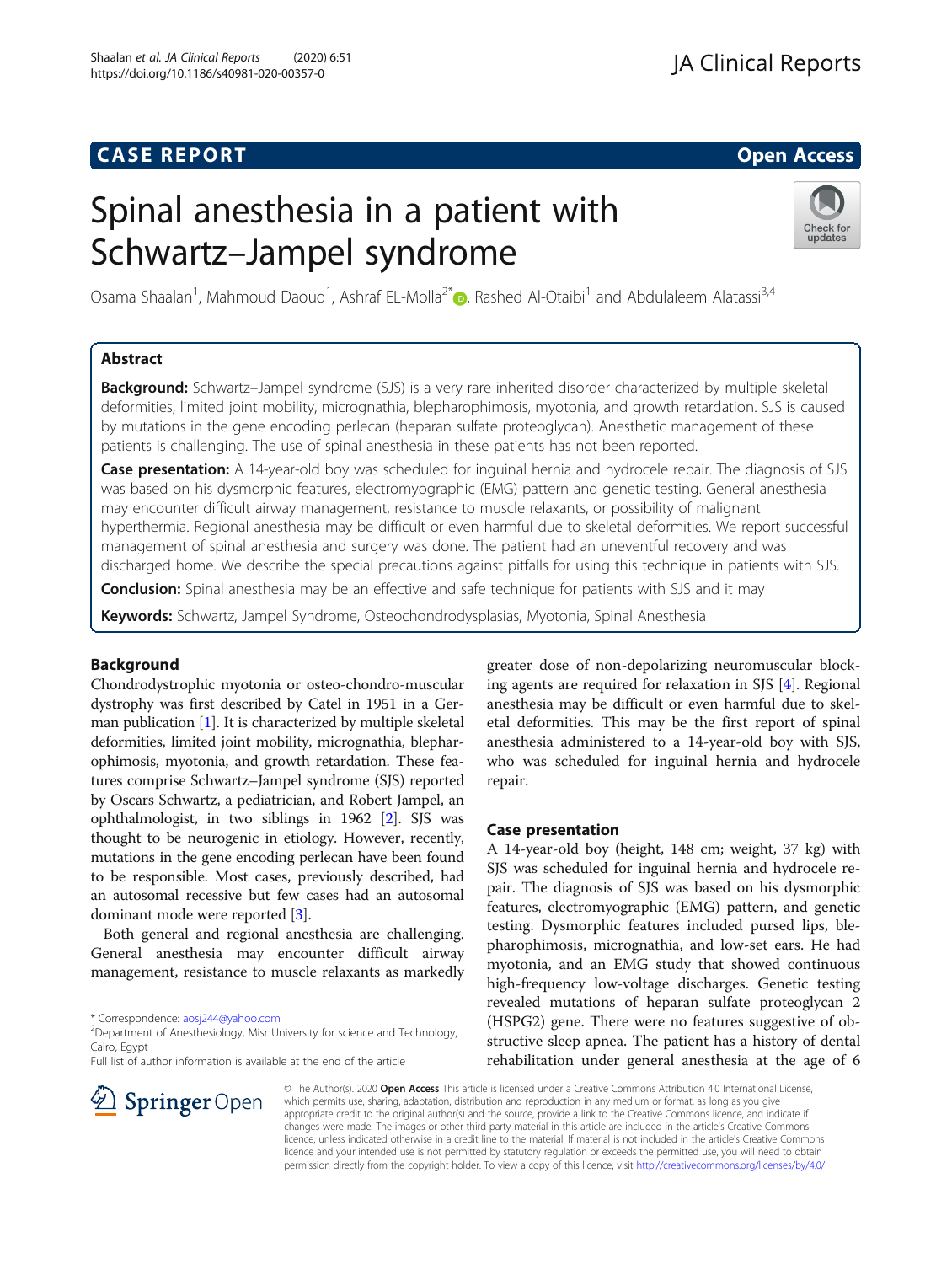years old, but unfortunately there is no available records or any other details.

Although our primary plan was spinal anesthesia, but preparations for general anesthesia and full setup for difficult airway management including two experienced anesthesiologists in pediatric difficult airway maneuvers and the necessary tools were available. A pediatric laryngologist was present as a backup for surgical airway if it would be needed. Although malignant hyperthermia (MH) is not related to this syndrome, precautions were taken. The patient was monitored by pulse oximetry, electrocardiography, and noninvasive blood pressure and because spinal deformity was not so severe because of the normal height, and the intervertebral space can be detectable in the sitting position we decided to manage by spinal anesthesia. The patient was placed in sitting position and skin was aseptically prepared with chlorhexidine 0.5% in 70% alcohol. Two milliliters of lidocaine 1% was administered for skin and deep tissue anesthetic local infiltration. After a single attempt, the lumbar puncture was performed with a 90-mm 25-gauge pencil point spinal needle using a midline approach at the Lumbar 4 and 5 interspace. When the correct position of the needle was ensured, by free flow of cerebrospinal fluid, 1.3 ml of 0.75% hyperbaric bupivacaine was injected over 10 s. During injection, the needle tip was positioned cephalad.

The patient was returned to supine position. During surgery, heart rate was maintained at 80–100 beats/min and blood pressure at 120–90/75–55 mmHg. Oxygen 3 l/min was given via an oxygen mask to maintain oxygen saturation at 96–100%. Bilateral motor block was achieved within 2 min. The highest level of sensory block approached seventh thoracic vertebra after 5 min. The patient was sedated with 2 mg of intravenous midazolam. The patient remained comfortable and hemodynamically stable throughout the 30 min of uneventful surgery. Intravenous paracetamol was administered for postoperative pain (15 mg/kg).

After surgery, patient was monitored in postanesthesia care unit for 3 h, and when the motor block was resolved at 100 min, he was transferred to the surgical ward. His postoperative course was uncomplicated.

# **Discussion**

Since SJS was first described, approximately 130 cases have been reported. The incidence is unknown due to low number of cases. SJS is associated with myotonia particularly in face and thigh muscles. Myotonia related to SJS is not based on an ion channel defect, but on mutation of HSPG2, the perlecan [[5\]](#page-2-0). This deficiency in perlecan leads to lack of accumulation acetylcholinesterase on the neuromuscular end plate  $[6]$  $[6]$ . Thus, the effect of acetylcholine is prolonged, and myotonia develops.

Since perlecan is also abundant at the cartilaginous tissue, its deficiency affects epiphyseal plate growth resulting in the skeletal abnormality in the SJS [\[7\]](#page-2-0).

Based on the clinical and radiologic findings, there are three types of SJS: type 1A, type 1B, and type 2. Both SJS type 1A and type 1B are due to mutations in the gene encoding for perlecan. SJS type 1A is usually recognized in childhood when there is a moderate bone dysplasia. The original descriptions by Schwartz and Jampel correspond to type 1A. SJS type 1B is similar to type 1A, but recognizable at birth with more pronounced bone dysplasia. SJS type 2 (a genetically distinct disorder and is also known as Stuve-Wiedemann syndrome) manifests at birth with increased mortality and bone dysplasia [[8](#page-2-0)].

Vertebral abnormalities such as kyphosis, scoliosis, or lumbar lordosis are common. The skeletal abnormalities produce a characteristic gait, described as "marionettelike" by Schwartz and Jampel. Mental retardation is reported in about 25% of patients. There is usually no cardiac involvement and life expectancy appears to be normal [[9\]](#page-2-0). Diagnosis is confirmed by a genetic analysis at specialized human genetics centers [[10](#page-2-0)].

Multiple challenges face anesthesiologists in cases of SJS. Difficulties in tracheal intubation due to microstomia, retro/micrognathia, jaw muscle rigidity, and short neck with limited range of motion. Previous uneventful tracheal intubation is not a guarantee of smooth subsequent tracheal intubation as difficulties may be apparent later when contractures become established. Therefore, a general anesthesia technique with a fiberoptic intubation should be considered. Skeletal deformities may lead to limited chest wall expansion causing reduced vital capacity. This may compromise lung function leading to hypoxemia.

The risk MH in association with SJS type 2 is often mentioned. Only two case-reports were found to support this. In these two cases, the diagnoses of MH were not confirmed. In the first case, the operation was performed under  $N_2O/O_2$  and halothane general anesthesia, and re-sulted in a moderate hyperthermia [\[11](#page-2-0)]. In the second case, the patient was given atropine, ketamine,  $N_2O/O_2$ and curare (i.e., no MH triggering agents were used). Within few minutes from induction, the patient developed a mild increase in both the temperature and the level of creatinine phosphokinase. The procedure was aborted, the patient recovered and was discharged home the following day [[12](#page-2-0)]. Parness et al. discuss myotonias and MH and concluded that myotonias do not confer an increased risk of MH [[13](#page-2-0)]. Godai stated that SJS is not related to MH [\[14\]](#page-2-0). However, anesthesiologists should carefully monitor temperature and end-tidal  $CO<sub>2</sub>$ . Succinylcholine should be avoided as it increases the degree of myotonia and hyperkalemia. Although nondepolarizing muscle relaxants may be safe, but their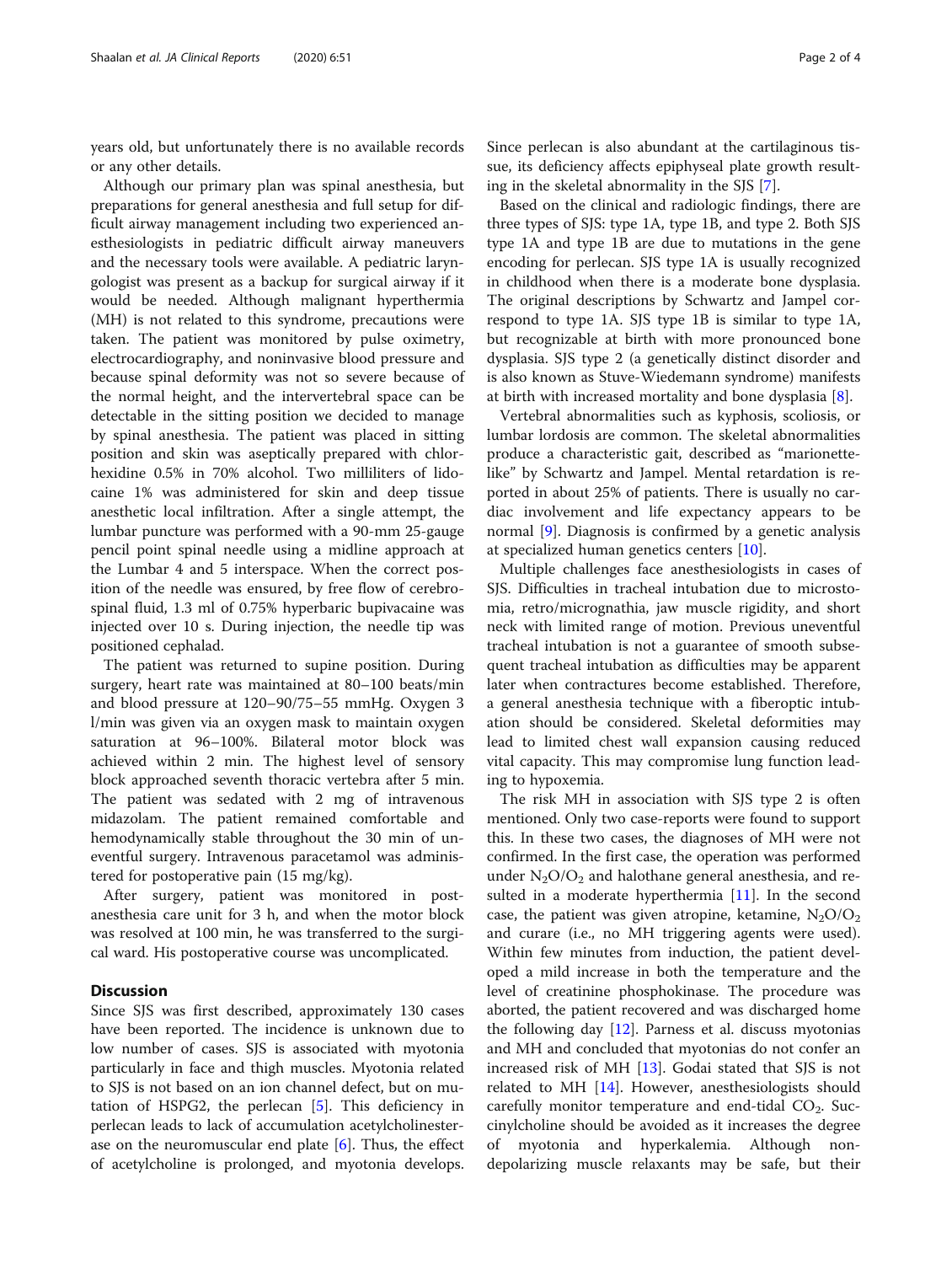<span id="page-2-0"></span>effectiveness may be unpredictable as a marked shift in rocuronium's dose-response curve to the right in SJS with an ED50 and ED95 of 0.75 and 1.36 mg/kg rocuronium, respectively. This resistance may be due to a lower acetylcholine degradation rate [4].

Many risks of general anesthesia in patients with SJS can be avoided by using a regional anesthesia. In contrast to most forms of myotonia, which are due to a defect of ion channels of the muscle, a regional anesthesia in patients with SJS may prevent the development of myotonia. The distribution of acetylcholine in the synaptic cleft is reduced, and at the same time the activation of myotonia is at least diminished. Three case reports were describing caudal block [15–[17\]](#page-3-0).

Spinal anesthesia was not described before in patients with SJS. We recommend special precautions; as SJS may be complicated by compressive myelopathy which may cause weakness, sensory deficit, bowel/bladder symptoms, and sexual dysfunction [\[18](#page-3-0)]. Neurological evaluation should be done to evaluate and document any neurological deficit. Kuriyama et al. described a very rare case associated with Von Willebrand's disease [\[19\]](#page-3-0). Although, they stated that this association might be coincidental, they speculated that there may be a link between the two disorders. Unfortunately, patients with Von Willebrand's disease have a normal platelet count, a normal prothrombin time (PT), and a normal or prolonged activated partial thromboplastin time (aPPT); the latter is depending on the degree of reduction of the factor VIII level. Assessment of bleeding risk is mandatory before attempting any form of regional anesthesia. This can be achieved by asking about history of spontaneous epistaxis, hematemesis, hematuria, ecchymosis, or heavy menses for women. Patients need to be questioned about history of prolonged bleeding from minor wounds or tooth extraction; otherwise, hematological consultation and further investigations is recommended.

## Conclusion

Spinal anesthesia may be an effective and safe technique for patients with SJS, and it may be preferred whenever possible in such patients and due to commonly associated vertebral column deformities, an expert anesthesiologist is supposed to perform the block.

#### Abbreviations

aPTT: activated Partial Thromboplastin Time; EMG: Electromyographic; HSPG2: Heparan Sulfate Proteoglycan 2; MH: Malignant Hyperthermia; NDMR: Nondepolarizing Muscle Relaxants; PT: Prothrombin Time; SJS: Schwartz – Jampel Syndrome

#### Acknowledgements

None.

#### Authors' contributions

OS conducted the anesthesia. MD prepared and wrote the manuscript. AEM made a critical revision and supervision of the manuscript. RAO and AA reviewed the manuscript. All authors read and approved the final manuscript.

# Funding

Not applicable.

#### Availability of data and materials

All data related to this case report are contained within the manuscript.

#### Ethics approval and consent to participate Not applicable.

# Consent for publication

Written informed consent was obtained from the father for publication of the case report. A copy of the written consent is available for review by the Editor of this journal.

#### Competing interests

The authors declare that they have no competing interests.

#### Author details

<sup>1</sup>Department of Anesthesia, Prince Sultan Military Medical City, Riyadh, Saudi Arabia. <sup>2</sup>Department of Anesthesiology, Misr University for science and Technology, Cairo, Egypt. <sup>3</sup>Department of Pediatric Anesthesia, King Abdullah Specialist Children Hospital, Riyadh, Saudi Arabia. <sup>4</sup>College of Public Health and Health Informatics, King Saud Bin Abdulaziz University for Health Sciences, Riyadh, Kingdom of Saudi Arabia.

## Received: 6 March 2020 Accepted: 3 July 2020 Published online: 09 July 2020

#### References

- 1. Catel W. Differential-diagnostische symptomatologie von krankheiten des kindersalters in George Thieme Verlag 2nd ed. 1951; 48-51.
- 2. Schwartz O, Jampel RS. Congenital blepharophimosis associated with a unique generalized myopathy. Arch Ophtalmol. 1969;68:52–7.
- 3. Nicole S, Davoine CS, Topaloglu H, Cattolico L, Barral D, Beighton P, et al. Perlecan, the major proteoglycan of basement membranes, is altered in patients with Schwartz-Jampel syndrome (chondrodystrophic myotonia). Nat Genet. 2000;26:480–3.
- 4. Eikermann M, Bredendiek M, Schaper J, Hövel M, Peters J. Resistance to rocuronium in a child with Schwartz-Jampel syndrome type 1 B. Neuropediatric. 2002;33:43–6.
- 5. Basiri K, Fatehi F, Katirji B. The Schwartz-Jampel syndrome: case report and review of literature. Adv Biomed Res. 2015;4:163.
- 6. Peng HB, Xie H, Rossi SG, Rotundo RL. Acetylcholinesterase clustering at the neuromuscular junction involves perlecan and dystroglycan. J Cell Biol. 1999;145:911–21.
- 7. Arikawa-Hirasawa E, Wilcox WR, Le AH, Silverman N, Govindraj P, Hassell JR, et al. Dyssegmental dysplasia, Silverman-Handmaker type, is caused by functional null mutations of the perlecan gene. Nat Genet. 2001;27:431–4.
- 8. Giedion A, Boltshauser E, Briner J, Eich G, Exner G, Fendel H, et al. Heterogeneity in Schwartz-Jampel chondrodystrophic myotonia. Eur J Pediatr. 1997;156:214–23.
- 9. Pascuzzi RM, Gratianne R, Azzarelli B, Kincaid JC. Schwartz-Jampel syndrome with dominant inheritance. Muscle Nerve. 1990;13:1152–63.
- 10. Cadilhac J, Baldet P, Greze J, Duday H. EMG studies of two-family cases of the Schwartz and Jampel syndrome (osteo-chondro-muscular dystrophy with myotonia). Electromyogr Clin Neurophysiol. 1975;15:5–12.
- 11. Fowler WM Jr, Layzer RB, Taylor RG, Eberle ED, Sims GE, Munsat TL, et al. The Schwartz-Jampel syndrome. Its clinical, physiological and histological expressions. J Neurol Sci. 1974;22:127–46.
- 12. Seay AR, Ziter FA. Malignant hyperpyrexia in a patient with Schwartz-Jampel syndrome. J Pediatr. 1978;93:83–4.
- 13. Parness J, Bandschapp O, Girard T. The myotonias and susceptibility to malignant hyperthermia. Anesth Analg. 2009;109:1054–64.
- 14. Godai K. Schwartz–Jampel syndrome is not related to malignant hyperthermia JA Clinical Reports. 2017; 3:32.
- 15. Oue T, Nishimoto M, Kitaura M, Samuta T, Toda N, Koyama Y, et al. Anesthetic management of a child with Schwartz-Jampel syndrome. [article in Japanese]. Masui. 2004;53:782–4.
- 16. Bahaa El-din E, EL Fawy D. Anesthesia for herniotomy in Schwartz-Jampel syndrome. Ain-Shams J Anesthesiol. 2015;8:455–7.